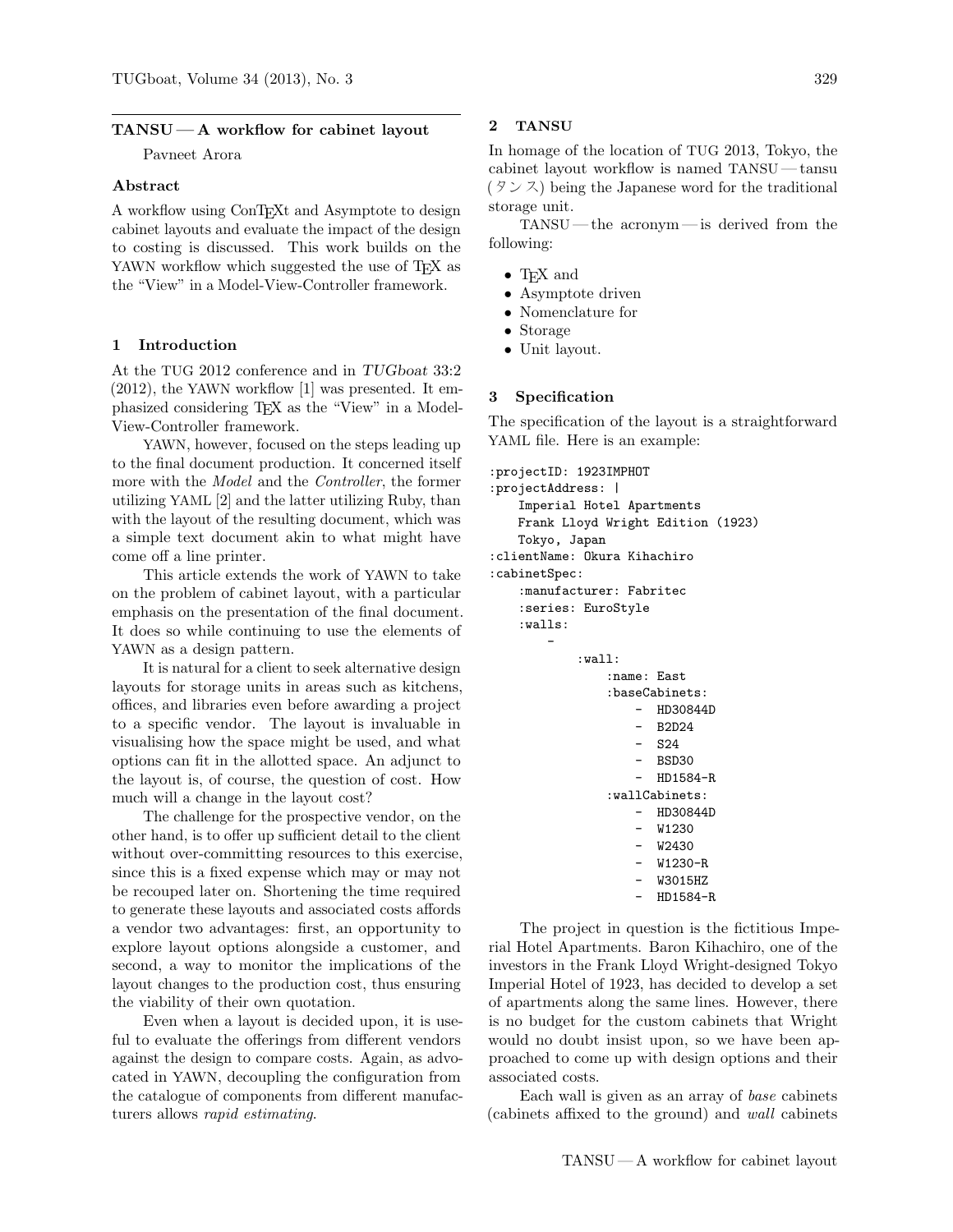(cabinets mounted on a wall). The hybrid, tall cabinets which extend from floor to top, e.g., HD30844D and B1584-R, need to be listed in both arrays.

The notation assigned to each cabinet is taken here from the catalogue of the specified manufacturer, Fabritec, but it is generic enough to be applied to the offerings of other manufacturers. So, for instance, B2D24 indicates a 2-drawer cabinet that is nominally 24 inches wide, a common cabinet option.

In building catalogues for different manufacturers or even different cabinet series from the same manufacturer, the same notation, once decided upon, can be applied across all the catalogues.

Often, a single cabinet model number is used without an indication of door swing, which is switchable during the field installation. However, for the purpose of visualisation a suffix in the specification allows the layout to indicate intent as in W1230-R for a right-hinged door; the default door swing is taken to be left-hinged, as in the cabinet W1230 where no suffix is given.

### 4 Catalogue

A catalogue is similarly constructed using YAML, a sample cabinet from which is given here:

```
:cabinets:
```

```
:subcategory: Cabinets
:items:
    -
        :model: BD24
        :width: 24"
        :height: 30 1/4"
        :depth: 23 5/8"
        :doors:
             -
                 -
                     :swing: :drawer
                     :width: 24"
                     :height: 4"
             -
                 -
                     :swing: :left
                     :width: 12"
                     :height: 26 1/4"
                 -
                     :swing: :right
                     :width: 12"
                     :height: 26 1/4"
        :desc: 1-drawer 24"W base cabinet
        :price: 362.27
```
One thing that is immediately apparent is a need to deal effectively with customary units of length, i.e., feet-inches-fractional inches. Fortunately, there exists a succinct — and one I would consider beautiful and even poetic because of it— regular expression

that does just that (with some slight modification for use in Ruby) [4] returning the matched parts:  $re=\{r\}(\text{?}: (\text{?}: (\text{?}: \text{Test})\{d\}) \ [\ ]*(\text{?}: \text{!} \{f\})\{0,1\} \ [\ ]$ \*(?<Inches>\d\*(?![\/\w])){0,1}(?:[ ,\-]){0,1} (?<Fraction>(?<FracNum>\d\*)\/(?<FracDem>\d\*))  ${0,1}$  $(?\Delta > \lambda \cdot \lambda *)(0,1)(?:\x22| in))$ (?:(?<Feet>\d+)[ ]\*(?:'|ft)[ ]\*){1}}

The constituent parts of each cabinet are specified in the :doors: hash: they consist of rows of drawers and doors represented as a two-dimensional array. In TEX terms, they may be thought of as cells in a table, some of which span columns (only). So in this case, the first row from the top is a single drawer 24-inches wide by 4-inches high. The next row consists of two doors hinged to the outside frame swinging out from the middle.

## 5 Output

The *Model* consists of the aforementioned *specifi*cation and catalogue, while the controller is implemented in Ruby to analyse the two.

TANSU builds up a wall layout by retrieving the catalogue entry for each cabinet in the specification, then mapping the cabinet dimensions in the coordinate space of Asymptote [3]. The native coordinate system for Asymptote is the traditional mathematical one (the difference in apparent label size is due to 3D perspective):



However, for cabinet layout the natural coordinate system is the following:



Once the cabinet box is drawn, doors are overlaid and their swings indicated.